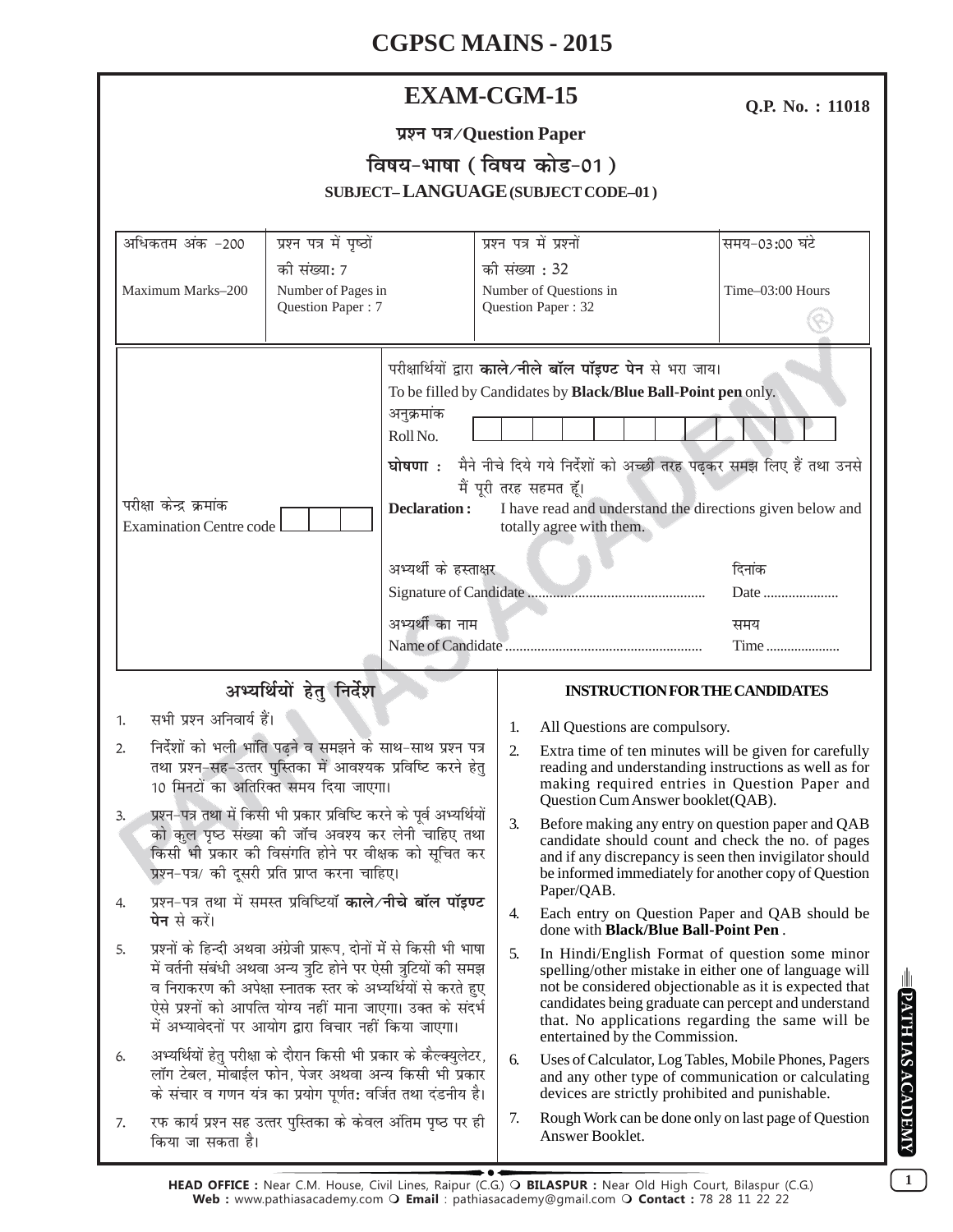#### भाग $-1$ सामान्य हिन्दी  $(Max. Marks: 50)$

| 1. |                                                                                                                                 | स्त्रोत भाषा और लक्ष्य भाषा के अंतर को स्पष्ट कीजिए।                                                                                     |                |                                     |                 | 2              |
|----|---------------------------------------------------------------------------------------------------------------------------------|------------------------------------------------------------------------------------------------------------------------------------------|----------------|-------------------------------------|-----------------|----------------|
| 2. |                                                                                                                                 | क) निम्नलिखित बहु विकल्पीय प्रश्नों के सही उत्तर लिखिए।                                                                                  |                |                                     |                 | $\overline{2}$ |
|    |                                                                                                                                 | i) बादल का पर्यायवाची शब्द नहीं है                                                                                                       |                |                                     |                 |                |
|    |                                                                                                                                 | अ) घन                                                                                                                                    | आ) जलज         | इ) मेघ                              | ई) वारिद        |                |
|    |                                                                                                                                 | ii) माता का पर्यायवाची है                                                                                                                |                |                                     |                 |                |
|    |                                                                                                                                 | अ) जननी                                                                                                                                  | आ) आत्मजा      | इ) तनया                             | ई) पिनाकी       |                |
|    |                                                                                                                                 | iii) निम्नलिखित में कौन सा शब्द रात्रि का पर्यायवाची नहीं है ?                                                                           |                |                                     |                 |                |
|    |                                                                                                                                 | अ) निशा                                                                                                                                  | आ) निद्रा      | इ) विभावरी                          | ई) रजनी         |                |
|    |                                                                                                                                 | iv) इनमें से कौन-सा शब्द चन्द्रमा का पर्यायवाची है ?                                                                                     |                |                                     |                 |                |
|    |                                                                                                                                 | अ) शशि                                                                                                                                   | आ) रजनीचर      | इ) दिवाकर                           | ई) प्रभाकर      |                |
|    | ख)                                                                                                                              | निम्नलिखित शब्दों के विलोम शब्द लिखिए।                                                                                                   |                |                                     |                 | 2              |
|    |                                                                                                                                 | अ) सदाचार                                                                                                                                | आ) अग्रज       | इ) अशिष्ट                           | ई) कृतज्ञ       |                |
|    | ग)                                                                                                                              | निम्नलिखित शब्दों के शुद्ध रूप लिखिए।                                                                                                    |                |                                     |                 | 2              |
|    |                                                                                                                                 | अ) आधीन                                                                                                                                  | आ) उज्वल       | इ) पुरस्कार                         | ई) पूज्यनीय     |                |
| 3. |                                                                                                                                 | क) निम्नलिखित मुहावरों का अर्थ स्पष्ट करते हुए उनका वाक्यों में प्रयोग कोजिए।                                                            |                |                                     |                 | 3              |
|    |                                                                                                                                 | i) सीधे मुँह बात न करना                                   ii) घाट-घाट का पानी पीना                           iii) लकीर का फकीर होना      |                |                                     |                 |                |
|    |                                                                                                                                 | ख) निम्नलिखित लोकोक्तियों का अर्थ स्पष्ट करते हुए उनका वाक्य में प्रयोग कोजिए।                                                           |                |                                     |                 | 3              |
|    |                                                                                                                                 | i) अंधा बाँरे रेवड़ी फिर फिर अपनों को दे                                                                                                 |                |                                     |                 |                |
|    |                                                                                                                                 | ii) ऊधो की पगड़ी, माधौ के सिर                                                                                                            |                |                                     |                 |                |
|    |                                                                                                                                 | iii) अध जल गगरी छलकत जाय                                                                                                                 |                |                                     |                 |                |
| 4. |                                                                                                                                 | क) निम्नलिखित शब्दों की संधि कीजिए।                                                                                                      |                |                                     |                 | 2              |
|    |                                                                                                                                 | $i)$ देव + इन्द्र                                                                                                                        | $ii)$ नम: + ते | iii) भोजन + आलय                     | $iv)$ महा + ऋषी |                |
|    |                                                                                                                                 | ख) निम्नलिखित समासों के एक-एक उदाहरण लिखिए।                                                                                              |                |                                     |                 | $\overline{2}$ |
|    |                                                                                                                                 | i) द्वन्द्व                                                                                                                              | ii) तत्पुरुष   | iv) कर्मधारय                        | iv) बहुव्रीहि   |                |
|    |                                                                                                                                 | ग) निम्नलिखित शब्दों में उपसर्ग बताइये।                                                                                                  |                |                                     |                 | 2              |
|    |                                                                                                                                 | i) अवगत                                                                                                                                  | ii) अधिकरण     | iii) उद्गम                          | iv) पराजय       |                |
|    |                                                                                                                                 | घ) निम्नलिखित शब्दों में अर्थ-भेद स्पष्ट कीजिए।                                                                                          |                |                                     |                 | 3              |
|    |                                                                                                                                 | i) उर-उरु                                                                                                                                | ii) आदि-आदी    | iii) कृति-कृती                      |                 |                |
|    | ङ)                                                                                                                              | निम्नलिखित वाक्यांशों के लिए एक सटीक शब्द लिखिए।                                                                                         |                |                                     |                 | 3              |
|    |                                                                                                                                 | i) जहाँ पहुँचा न जा सके                         ii) वीर पुत्र को जन्म देने वाली                                                          |                | iii) परस्पर एक दूसरे पर आश्रित      |                 |                |
| 5. | क)                                                                                                                              | निम्नलिखित शब्दों के तत्सम रूप लिखिए।                                                                                                    |                |                                     |                 | 2              |
|    |                                                                                                                                 | i) फूल                                                                                                                                   | $ii)$ चार      | iii) भाई                            | $iv)$ आम        |                |
|    |                                                                                                                                 | ख) निम्नलिखित वाक्यों के शुद्ध रूप लिखिए।                                                                                                |                |                                     |                 | 4              |
|    |                                                                                                                                 | i) केवल यहाँ दो पुस्तकें रखी है।                                                                                                         |                | ii) अध्यापक हमसे लेख लिखाया।        |                 |                |
|    |                                                                                                                                 | iii) मेरे को तेरे से पाँच रुपया लेना है।                                                                                                 |                | iv) मुझे आपसे मात्र एक बात कहना है। |                 |                |
| 6. |                                                                                                                                 | निम्नलिखित गद्यांश का सार लगभग एक तिहाई शब्दों में लिखकर उसका उपयुक्त शीर्षक दीजिए।                                                      |                |                                     |                 | $(5+1=6)$      |
|    |                                                                                                                                 | अनन्त रूपों में प्रकृति हमारे सामने आती है—कहीं मधुर, सुसज्जित या सुंदर रूप में, कहीं रुखे, बेड़ौल या कर्कश रूप में, कहीं भव्य, विशाल या |                |                                     |                 |                |
|    | विचित्र रूप में, और कहीं उग्र, कराल या भयंकर रूप में। सच्चे कवि का हृदय उसके उन सब रूपों में लीन होता है क्योंकि उसके अनुराग का |                                                                                                                                          |                |                                     |                 |                |
|    |                                                                                                                                 | कारण अपना खास सुख-भोग नहीं, बल्कि चिर साहचर्य द्वारा प्रतिष्ठित वासना है। जो केवल प्रफुल्ल, प्रसून प्रसाद के सौरभ-संचार, मकरंद-          |                |                                     |                 |                |

PATH IAS ACADEMY

HEAD OFFICE : Near C.M. House, Civil Lines, Raipur (C.G.) O BILASPUR : Near Old High Court, Bilaspur (C.G.)<br>Web : www.pathiasacademy.com O Email : pathiasacademy@gmail.com O Contact : 78 28 11 22 22

लोलुप, मधुकर के गुंजार, कोकिल-कूजित निकुंज और शीतल सुखस्पर्श समीर की ही चर्चा किया करते हैं, वे विषयी या भोग लिप्सु। प्रकृति के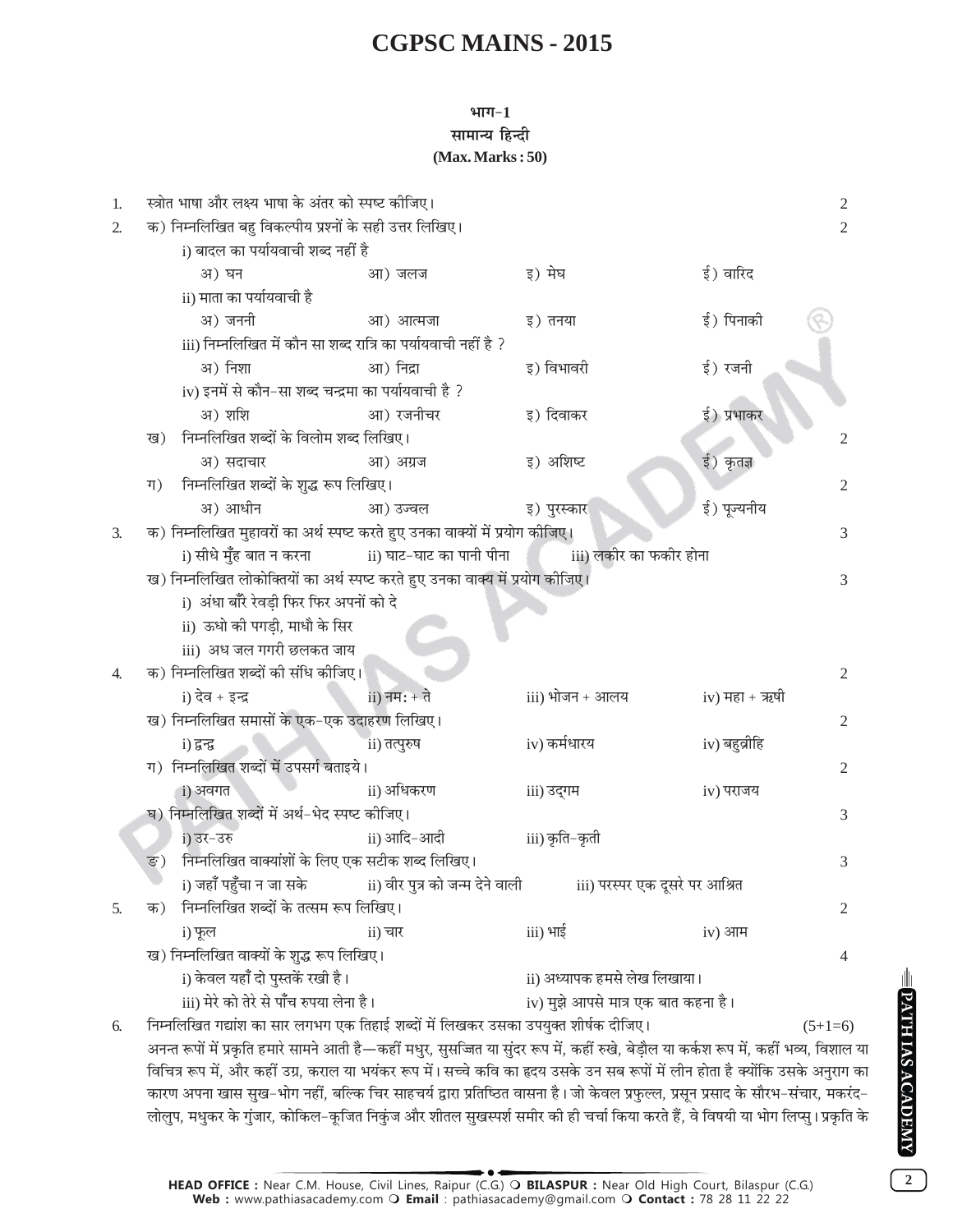साधारण, असाधारण, सब प्रकार के रूपों को रखने वाले वर्णन हमें वाल्मिकी, कालिदास, भवभूति इत्यादि संस्कृत के प्राचीन कवियों में मिलते हैं। पिछले खेवे के कवियों ने मुक्तक रचना में लो अधिकतर प्राकृतिक वस्तुओं का अलग–अलग उल्लेख केवल उद्दीपन की दृष्टि से किया है।

अनौपचारिक पत्र की अवधारणा को स्पष्ट करते हुए अपने मित्र को एक पत्र लिखें जिसमें यह बतायें कि आपने पिछली गर्मी की छुट्टी कैसे  $7.$ बितायी।  $(2+4=6)$ 

| 8. |     | अ) हिन्दी साहित्य के इतिहास का निम्नलिखित काल विभाजन किसने किया ? |                                                                               |                  |                                   |  |
|----|-----|-------------------------------------------------------------------|-------------------------------------------------------------------------------|------------------|-----------------------------------|--|
|    |     | i) आरम्भिक काल                                                    |                                                                               | ii) माध्यमिक काल |                                   |  |
|    |     | iii) अलंकृत काल                                                   |                                                                               | iv) परिवर्तन काल |                                   |  |
|    |     | v) वर्तमान काल                                                    |                                                                               |                  |                                   |  |
|    |     | क) ग्रियर्सन                                                      | ख) मिश्र बन्धु                                                                |                  |                                   |  |
|    |     | ग) रामचन्द्र शुक्ल                                                | घ) डॉ. राम कुमार वर्मा                                                        |                  |                                   |  |
|    |     |                                                                   | आ) हिन्दी साहित्य के इतिहास में किस काल को स्वर्णयुग के नाम से जाना जाता है ? |                  |                                   |  |
|    |     | क) भक्तिकाल                                                       | ख) रीतिकाल                                                                    | ग) छायावाद       | घ) प्रयोगवाद                      |  |
|    | इ ) | निम्नलिखित रचनाएं छत्तीसगढ़ के किन रचनाकारों की हैं ?             |                                                                               |                  |                                   |  |
|    |     | <u>i)</u> झलमला                                                   | ii) मृगी दुखमोचन                                                              | iii) राम वनवास   | iv) कनवा समर्थि                   |  |
|    |     |                                                                   |                                                                               |                  | <b>Contract Contract Contract</b> |  |



#### अधोलिखितं गघांशं पठित्वा प्रश्नान् उत्तरत।  $1.$

आसीत् पुरा सूर्यवंशे दिलीपो नाम भूभृत्। स सर्वगुणैरूपेतस्तथा च सकलशास्त्रनिपुण आसीत्। तस्य सुदक्षिणा नामानुरूपा भार्या। सा तस्य प्राणेभ्योडपि प्रिया। सुतमुखदर्शनं विना सर्वाण्यन्यानि सुखानि तस्य सुलभानि। अत: सन्तानार्थं कंमप्युपायं ज्ञातुं स सकलं राज्यभारं सचिवेषु निक्षिप्य भार्यया सह कुलगुरोर्वसिष्ठस्याश्रमं गत:। मुनिं सादरं प्रणम्य तस्मै स स्वमनोरथं न्यवेदयत्। तदा स ऋषिणैवमुपदिष्ट:—''त्वया सुरधेनुखजाता पूर्वजन्मनि । अतस्तस्या: शापादेव त्वं सन्ततिविहीनो जात: । ममाश्रमे वर्तते तस्या नन्दिनी नन्दिनी नाम । तामेवाराध्य तव पुत्रप्राप्तिर्भवेदिति ।''

|                  | i) पुरा दिलीपो नाम भूभृत् कस्मिन् वंशे आसीत् ?                                                          |                                                                               |                               |                      | 2              |  |
|------------------|---------------------------------------------------------------------------------------------------------|-------------------------------------------------------------------------------|-------------------------------|----------------------|----------------|--|
|                  | ii) दिलीपस्य नामानुरूपा भार्या का आसीत् ?                                                               |                                                                               |                               |                      |                |  |
|                  | iii) राजा दिलीप: भार्यया सह किमर्थं कुलगुरोर्वसिष्ठस्याश्रमं गत ?                                       |                                                                               |                               |                      |                |  |
|                  |                                                                                                         | iv) कं सादरं प्रणम्य तस्मै स राजा दिलीप: स्वमनोरथं न्यवेदयत् ?                |                               |                      | 2              |  |
|                  | v) स राजा दिलीप: ऋषिणा किम् उपदिष्ट: ?                                                                  |                                                                               |                               |                      | $\mathfrak{D}$ |  |
|                  | $\mathbf i$ ) पावक $\mathbf x$ :<br>v) सच्चरित्रम्                                   vi) विष्णुस्त्राता | केषाञ्चिच्चतुर्णां सन्धिविच्छेदं कृत्वा सन्धे: नाम लिखत ।<br>ii) कृष्णर्द्धिः | iii) दैत्यारि:<br>vii) नीरोग: | iv) तट्टीकते         | $\overline{4}$ |  |
| $\mathfrak{Z}$ . | केषाञ्चिच्चतुर्णां सन्धिं कृत्वा सन्धे: नाम लिखत ।                                                      |                                                                               |                               |                      | 4              |  |
|                  | i) धातृ + अंश:                         ii) गङ्गा + उदकम्                                                |                                                                               | iii) प्र + ऋच्छति             | iv) विद्वान् + लिखति |                |  |
|                  |                                                                                                         | v) प्रत्यङ् + आत्मा        vi) नम: + करोति                                    | vii) शिवस् + अर्च्य:          |                      |                |  |
| $\overline{4}$ . |                                                                                                         | केषाञ्चिच्चतुर्णां पदानां समासविग्रहं कृत्वा समासस्य नाम लिखत।                |                               |                      |                |  |
|                  | i) कुम्भकार:                                                                                            | ii) यथाशक्ति                                                                  | iii) उपशरदम्                  | iv) धान्यार्थ:       |                |  |
|                  | v) राजपुरुष:                     vi) दीर्घसक्थ:                                                         |                                                                               | vii) वाक्त्वचम्               |                      |                |  |
| 5 <sub>1</sub>   |                                                                                                         | अधोलिखितेषु यथेच्छं चतुर्णां समासं कृत्वा समासस्य नाम लिखत ।                  |                               |                      |                |  |

i) गोभ्यो रक्षितम iii) कल्याणी पञ्चमी यासां रात्रीणां. ता: ii) पूर्वस्यां शालायां भव: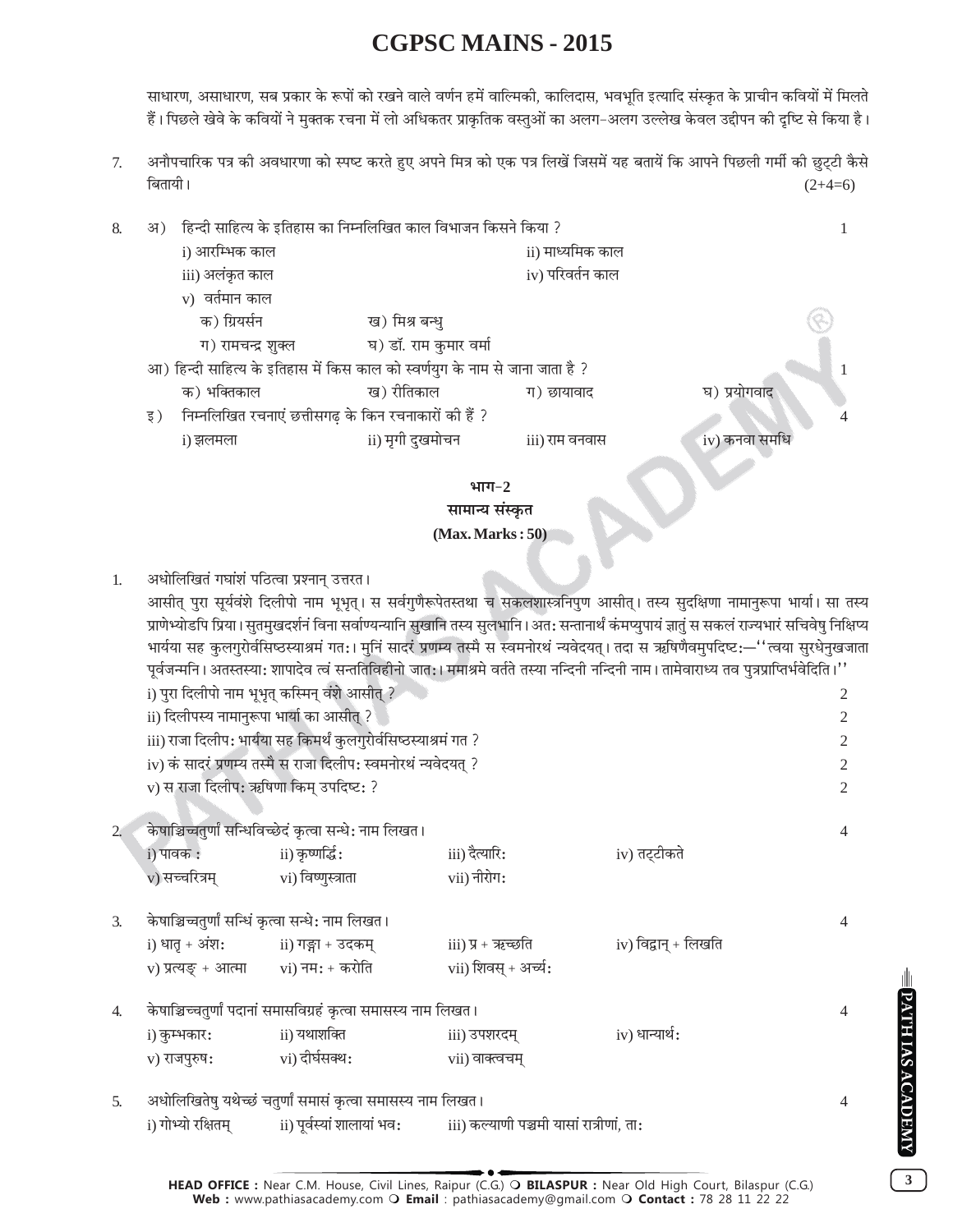iv) विष्णो: पश्चाद v) दश आननानि यस्य, स: vi) व्याघ्रस्येव पादावस्य vii) गङ्गा च शोणश्च।

अधोलिखितस्य गद्यांशस्य संस्कृतभाषया अनुवादो विधेय:। 6. महाकवि कालिदास संस्कत के सर्वश्रेष्ठ कवि हैं। उन्होंने तीन नाटक, दो महाकाव्य और दो गीतिकाव्यों का प्रणयन किया। कालिदास के द्वारा विरचित नाटकों में अभिज्ञानशाकुन्तल सबसे उत्कृष्ट नाटक है। कालिदास ने कुमारसंभव और रघवंश–इन दो महाकाव्यों की रचना की। उन्होंने ऋतुसंहार और मेघदत नामक दो गीतिकाव्यों की भी रचना की। गीतिकाव्यों में मेघदत सर्वोत्तम गीतिकाव्य है। कालिदास शृंगार रस के कवि हैं। वे उपमाओं के लिए प्रसिद्ध हैं।

केषाञ्चिद् अष्टवाक्यानां वाच्यपरिवर्तनं क्रियताम् ।  $7.$ i) अहं पस्तकं पठामि । ।।) भक्त• भगवन्तं स्तौति ।

| ) अहं पुस्तकं पठामि।           | ii) भक्त: भगवन्तं स्तौति ।          | iii) राम: बाणेन बालिं जघान।     |
|--------------------------------|-------------------------------------|---------------------------------|
| v) गोपाल: दुग्धं दोग्धि ।      | v) स: किं करोति ?                   | vi) छात्रा: कन्दुकेन क्रीडन्ती। |
| vii) बालिका विद्यालयं गच्छति । | viii) वाल्मीकिना रामायणं विरचितम् । | ix) गायकेन गीतं गीयते ।         |
| <sub>к</sub> ) मया दानं दीयते  | xi) त्वया ग्रन्थ: पठ्यते ।          |                                 |

अधोलिखितेषु कमप्येकमाश्रित्य शतपरिमितैरेव वचोभि: संस्कृतभाषया निबन्धो लेखनीय: । 8. i) संस्कति: संस्कताश्रिता ii) परोपकार: पण्याय iii) रम्या रामायणी कथा iv) अनशासनम

#### **PART-3 General English (Paper-I)**  $(Max, Marks:50)$

### 1. Do as directed :

- a) to indicate gradual increase)
- $b)$
- The saint lives on .............. Himalayas. (Supply the correct article)  $c)$
- He was the best king that ever sat on the throne. (Replace 'that' with a relative pronoun without d) changing the meaning)
- Make sentences using the following words to clarify their meanings:  $2. i)$ 
	- a) Ensuing b) Proscribe
	- Write the meanings of the following idioms:  $\ddot{\mathbf{n}}$ 
		- $a)$ Apple of discord b) A fool's paradise
- $3.$ Rearrange the following words to make meaningful sentences :  $\ddot{\mathbf{i}}$ 
	- a) Ganga/the/many/myths/about/are/told/of/the/descent.
	- Prove/river/a/rainy/dangerous/to/crossing/turbulent/days/in/may/be  $b)$
	- Rewrite the following sentences after making necessary corrections without changing their meanings : ii)
		- You may miss the examination until you hurry. a)
		- $b)$ He ran too fast for the police to catch him. (Remove 'too')
	- Rewrite the following sentences after correcting the mis-spelt words:  $\dddot{\mathbf{m}}$ 
		- If you want, you can destroy his image. a)
		- $b)$ He set the record on a high velocity.
	- Write the synonyms of the following words:  $iv)$ 
		- a) Magnificient b) Somnambulist

 $\overline{\mathbf{4}}$ 

8

 $\overline{4}$ 

 $10$ 

HEAD OFFICE : Near C.M. House, Civil Lines, Raipur (C.G.) O BILASPUR : Near Old High Court, Bilaspur (C.G.) Web: www.pathiasacademy.com O Email: pathiasacademy@gmail.com O Contact: 78 28 11 22 22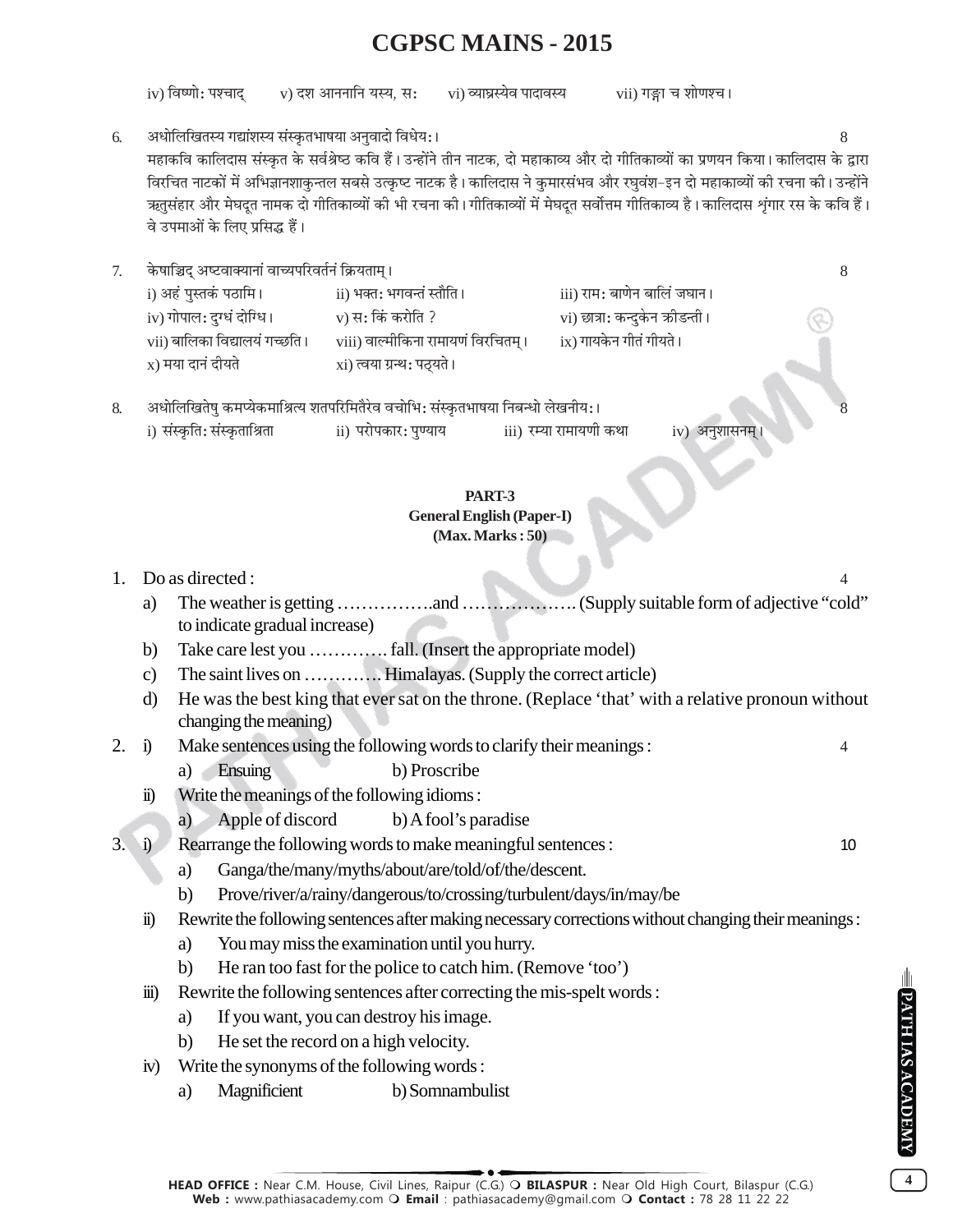- v) Write the antonyms of the following : a) Brutal b) Pretentious
- 4. i) Fill in the blanks with suitable prepositions : 12
	- a) I have been living in Raipur\_\_\_\_\_\_my birth.
	- b) The boss prevailed \_\_\_\_\_\_\_\_\_his assistant to complete the files immediately.
	- c) He passed \_\_\_\_\_\_\_\_\_\_so soon.
	- d) Children prefer toffee\_\_\_\_\_\_biscuits.
	- ii) Fill in the blanks with suitable verb forms:
		- a) The team submitted its report after (look) into the matter.
		- b) He said that he (may) visit his mother soon. (remote possibility)
		- c) I (receive) the message just now.
- d) Gita has been (abscond) her class since Monday. Example 1988<br>
1988 Communication (1988)<br>
1989 Communication (1989)<br>
1989 Communication (1999)<br>
1989 Communication (1999)<br>
1989 Communication (1999)<br>
1989 Communication (1999)<br>
1989 Communication (1999)<br>
1999 Communication
	- iii) Change the vioce:
		- a) People always admire this picture.
		- b) What questions did the examiner set?
		- c) Who wrote it?
		- d) They let us go.
- - a) Men and machines have a great deal in common.
	- b) Of all the books, I like Shekespeare's plays the most.
	- c) The train had left before John reached the station.
	- d) You believe it or not, he is a despot.
	- e) They will come either today or tomorrow.
- 6. Read the following passage carefully and answer the questions that follow: 5

The invention of printing as we know it today is ascribed to Johann Gutenberg. In 1456 the Gutenberg Bilbe , the first major printed book, appeared: it had more than 600 leaves, with two columns of 42 lines each. Type foundry too developed side by side. The type was made by pouring molten type metal, generally an alloy of tin and lead, into a mould. Type setting was done by hand and the types were wedged together in a tray. lnk was spread on the type and then the paper was pressed against the types. This continued to be the basic method of printing till the present day. Mechanisation began in the early years in the nineteenth century, when Fridnrich Konig built a printing machine. In the early machines, the types moved first under a roller which inked them and then under a cylinder which carried the paper to be printed on.

Questions:

- a) Which alloy was used to make the typing mould?
- b) How did the earlier typing machines work?
- c) Who invented the first mechanical printing machine?
- d) Supply synonym for the noun "pages" from the passage.
- e) Supply synonym for the verb "jammed" from the passage.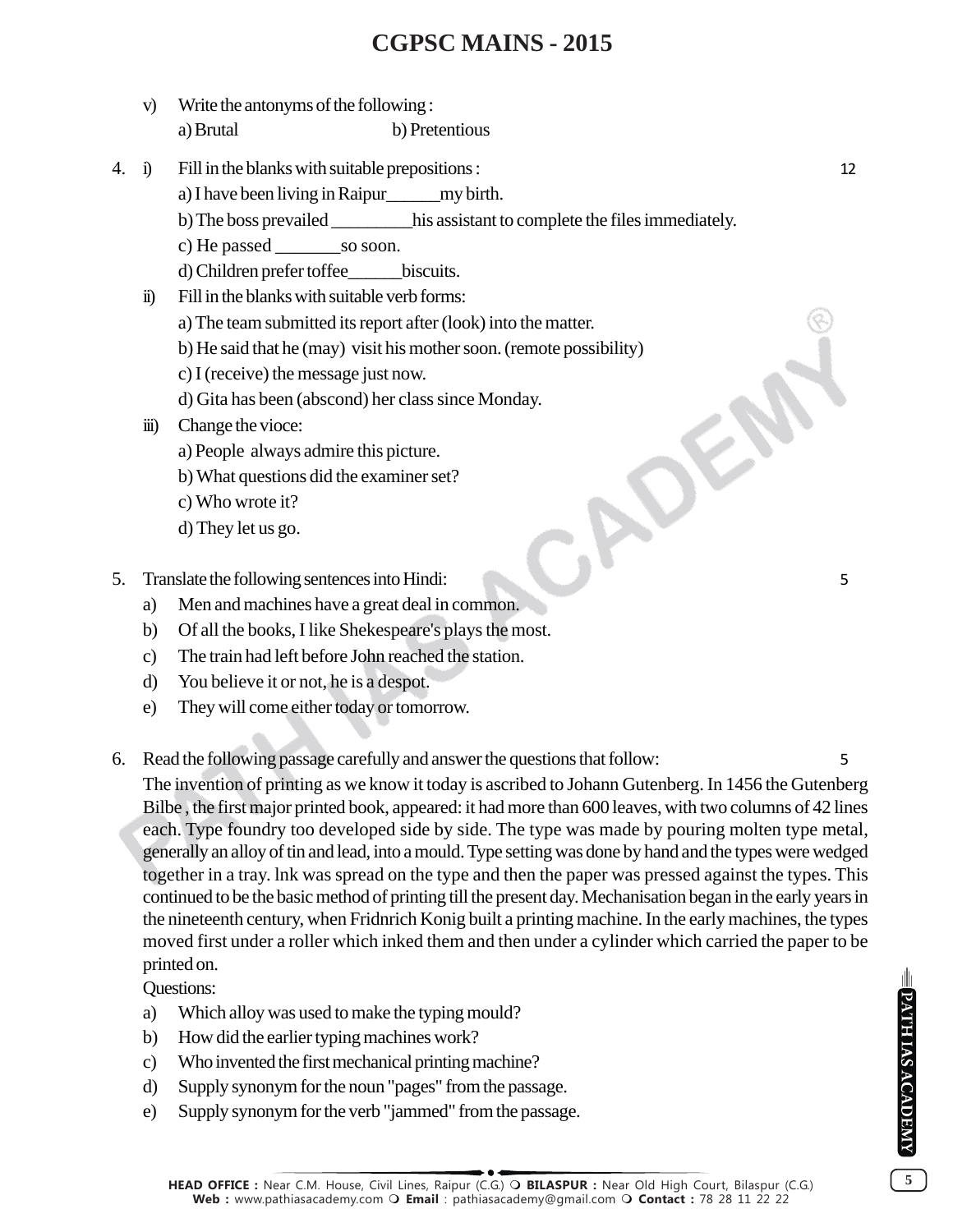- 7. Write a letter to the Municipal Officer of your city, requesting him: 5
	- a) to arrange for the cleaning of the drains everyday.
	- b) to order for fogging and other measures of mosquito-killing.
	- c) and to check the spread of malaria.
- 8. Write a precis of the following passage in about one-third of the original length in your own words. 5 A blind reverence for the past is bad and so also is a contempt for it, for no future can be founded on either of these. The present and the future inevitably grow out of the past and bear its stamp and to forget this is to build without foundations and to cut off the roots of national growth. It is to ignore one of the most powerful forces that influence people. Nationalism is essentially the memory of past achievements, traditions and experiences and nationalism is stonger today than it has ever been. Many people thought that nationalism had its day and must inevitably give place to ever-growing international tendencies of the modern world. Trade and commerce, easy communications and rapid transport, the radio and cinema, all helped to create an international atmosphere and to produce the delusion that nationalism was doomed. Yet whenever a crisis has arisen, nationalism has emerged again and dominated the scene and people have sought comfort and strength in their old traditions. (169)

### $4$ TTT $-4$ **छत्तीसगढी**

 $\mathbf{v}$ 

#### **(Max. Marks : 50)**

| 1. | निम्नलिखित प्रश्नों के उत्तर दीजिए :                                      | 5              |
|----|---------------------------------------------------------------------------|----------------|
|    | (अ) निम्नलिखित शब्दों के छत्तीसगढ़ी समानार्थी लिखिए:                      |                |
|    | $(iii)$ जीजा<br>(v) केचुआ<br>$(i)$ मुर्गा<br>$(ii)$ कफन<br>(iv) कछुआ      |                |
|    | (आ) निम्नलिखित छत्तीसगढ़ी शब्दों के हिन्दी समानार्थी लिखिए:               | 5              |
|    | $(i)$ पतो<br>(ii) गोंदली<br>(iii) तइहा<br>$(v)$ लकर<br>(iv) बइहा          |                |
|    | (इ) 'मिंदोल' और 'बेंगचा' में अंतर स्पष्ट कीजिए।                           | 2              |
| 2. | (अ) निम्नलिखित छत्तीसगढ़ी पुल्लिंग शब्द को स्रीलिंग में बदलिए:            | $\overline{2}$ |
|    | $(ii)$ देवार<br>$(i)$ गुरु                                                |                |
|    | (आ) निम्नलिखित शब्दों के विलोम बताइए :                                    | 2              |
|    | (i) चिन्हार<br>(ii) मिझरा                                                 |                |
|    | $(3)$ निम्नलिखित सामासिक शब्दों के प्रकार बतलाइए:                         | 2              |
|    | तुलसी चौंरा, पितर-गोतर                                                    |                |
| 3. | निम्नलिखित प्रश्नों के उत्तर दीजिए:                                       | 5              |
|    | (अ) छत्तीसगढी बोली है या भाषा ?                                           |                |
|    | (आ) आठवीं अनुसूची में शामिल होने पर छत्तीसगढ़ी को किस तरह का लाभ मिलेगा ? |                |
|    |                                                                           |                |
| 4. | (अ) छत्तीसगढ़ी के प्रशासनिक शब्दों की निर्माण-विधि को प्रतिपादित कीजिए :  |                |
|    | (आ) निम्नलिखित प्रशासनिक शब्दों के छत्तीसगढ़ी रूप निर्दिष्ट कीजिए :       | 4              |
|    | (i) अपरिहार्य<br>(ii) पार्षद<br>(iii) मुख्य अतिथि (iv) विचार-विमर्श       |                |
| 5. | निम्नलिखित प्रश्नों के उत्तर दीजिए:                                       | 5              |
|    |                                                                           |                |
|    | (1) छत्तीसगढी के प्रथम कवि                                                |                |

 $(2)$ ' हीरू के कहिनी' के रचनाकार